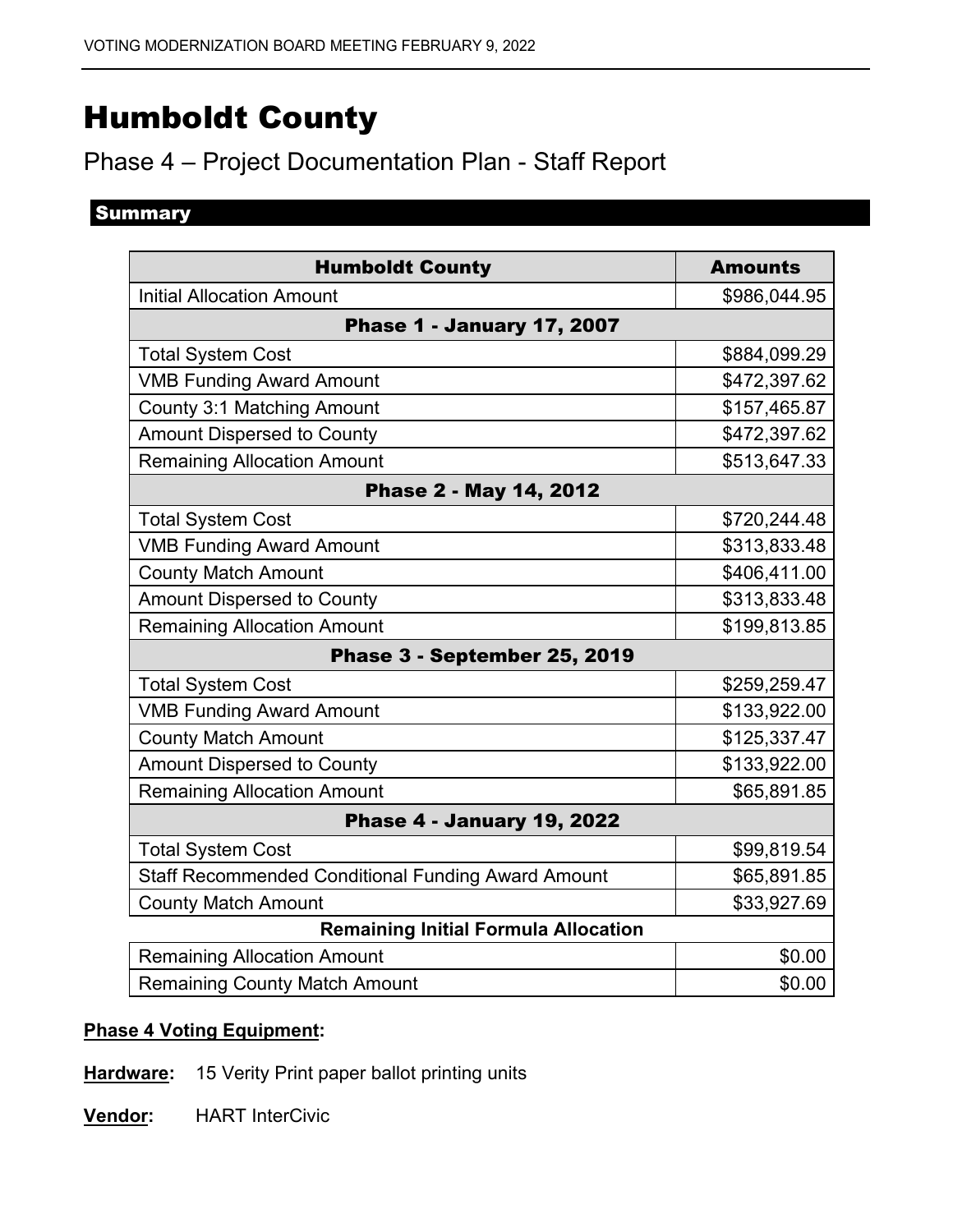Humboldt County Phase 4 – Project Documentation Plan - Staff Report

#### **Acquisition Schedule:**

Humboldt County has obtained a quote from HART lnterCivic for the purchase of 15 ballot on demand units. Upon approval of the purchase and fund match, Humboldt County will complete the voting equipment purchase.

#### **Project Completion Date:**

Humboldt County will fully implement this new voting equipment by the November 2022 General Election.

### **Staff Report:**

Humboldt County's Phase 4 Project Documentation Package meets the requirements for completeness, pending submission of a signed agreement with the vendor.

In Phase 1 of its Voting Modernization strategy, Humboldt County purchased HART InterCivic eSlates, Judge Booth Controllers (JBCs), and related election software in order to comply with the requirements of the Help America Vote Act (HAVA).

In Phase 2, the County replaced their optical scan units that were reaching end of life.

In Phase 3, the County purchased an automated vote-by-mail ballot return envelope sorting/scanning system to assist with the processing of vote-by-mail ballots.

 along with licensing and support. The County has used the ballot on demand units for all For Phase 4 of its Voting Modernization strategy, the County proposes to further enhance its voting system with the purchase of fifteen HART InterCivic Verity Print units (ballot on demand) elections since November 2020 at its four-day voting sites. One-day voting sites did not have a ballot on demand unit available.

 Humboldt County is in the process of implementing the Voter's Choice Act (VCA) model and fully transition to VCA for the November 2022 General Election. The County has determined level of services and ballot access to voters at all polling places under the VCA model. The hopes to complete this process, receive approval from the California Secretary of State, and that the additional fifteen ballot on demand units are necessary in order to provide a sufficient equipment for which partial funding is requested will allow the county to print every ballot style at any VCA location countywide. Successful implementation of the VCA model will provide voters with more choices on how, when, and where they vote as well as expand voter services previously only offered at the Elections Office.